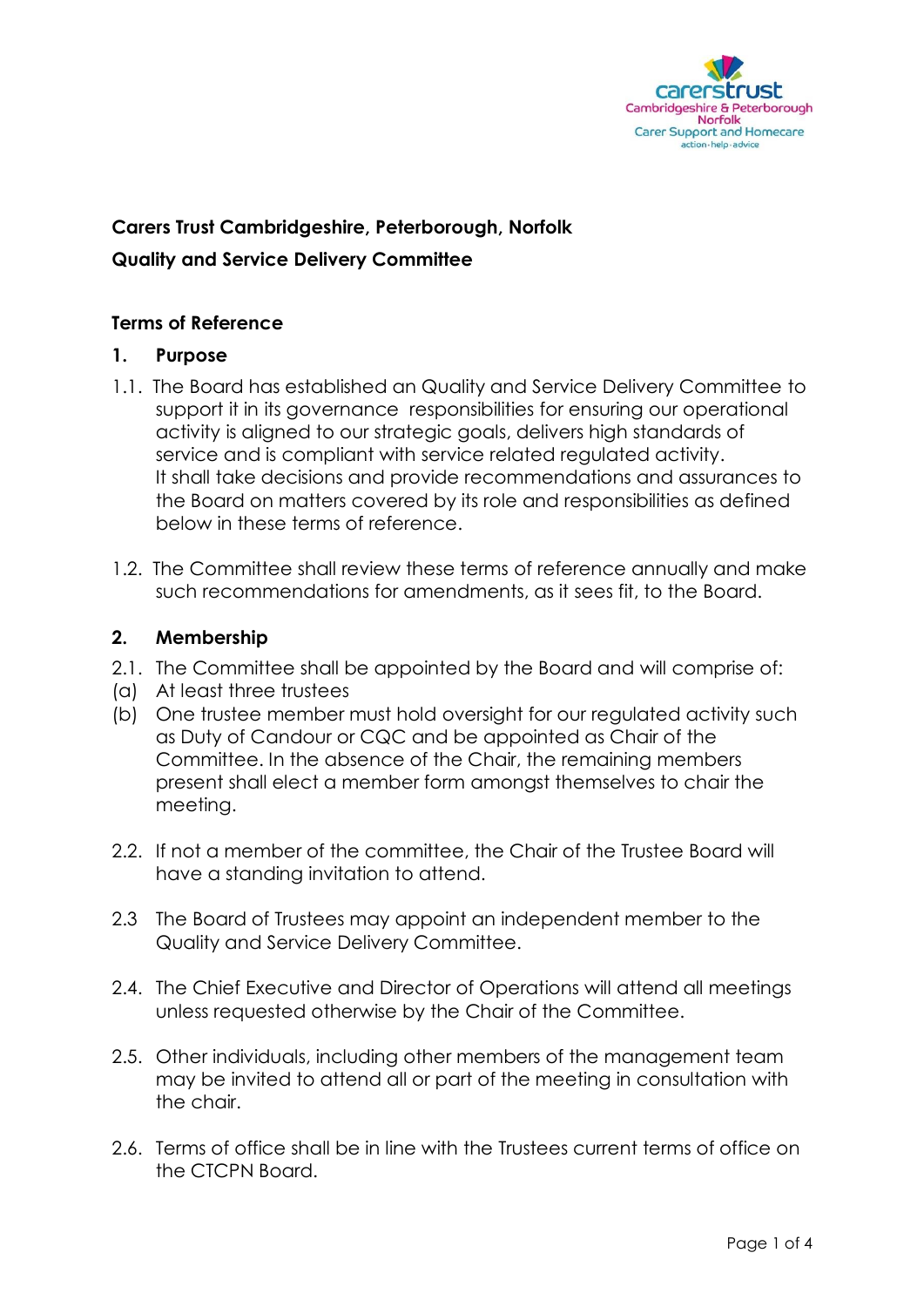

2.7. The board reserves the right to remove any member of the Committee if it deems it necessary.

### **3. Quorum and Voting**

- 3.1 The quorum necessary shall be three members.
- 3.2. A meeting at which a quorum is present shall be competent to exercise all or any of the authorities, powers and discretions vested in or exercisable by the Committee.
- 3.3. Where required, decisions of the Committee will be made on a simple majority of members present and voting.
- 3.4. Those non-members present at the meetings shall not be entitled to vote.
- 3.5. In the case of equality in voting, the Chair of the Committee shall have a casting vote.

### **4. Meetings**

- 4.1. The Committee shall meet at least three times a year at appropriate times.
- 4.2. The Chair may convene additional meetings at any time, or if requested by the Board or the Chief Executive.
- 4.3. A member of the CTCPN team shall act as Secretary to the Committee.
- 4.4. The Secretary will invite members of the Committee to submit any items of business for the agenda 14 days before each meeting.
- 4.5 Agendas will be drafted by the Secretary and agreed with the Chair.
- 4.6 Papers will be circulated five days in advance of the meeting.
- 4.7. Minutes of the meeting will be prepared by the Secretary for the Chair to review and approve prior to circulation no more than 10 working days after the meeting.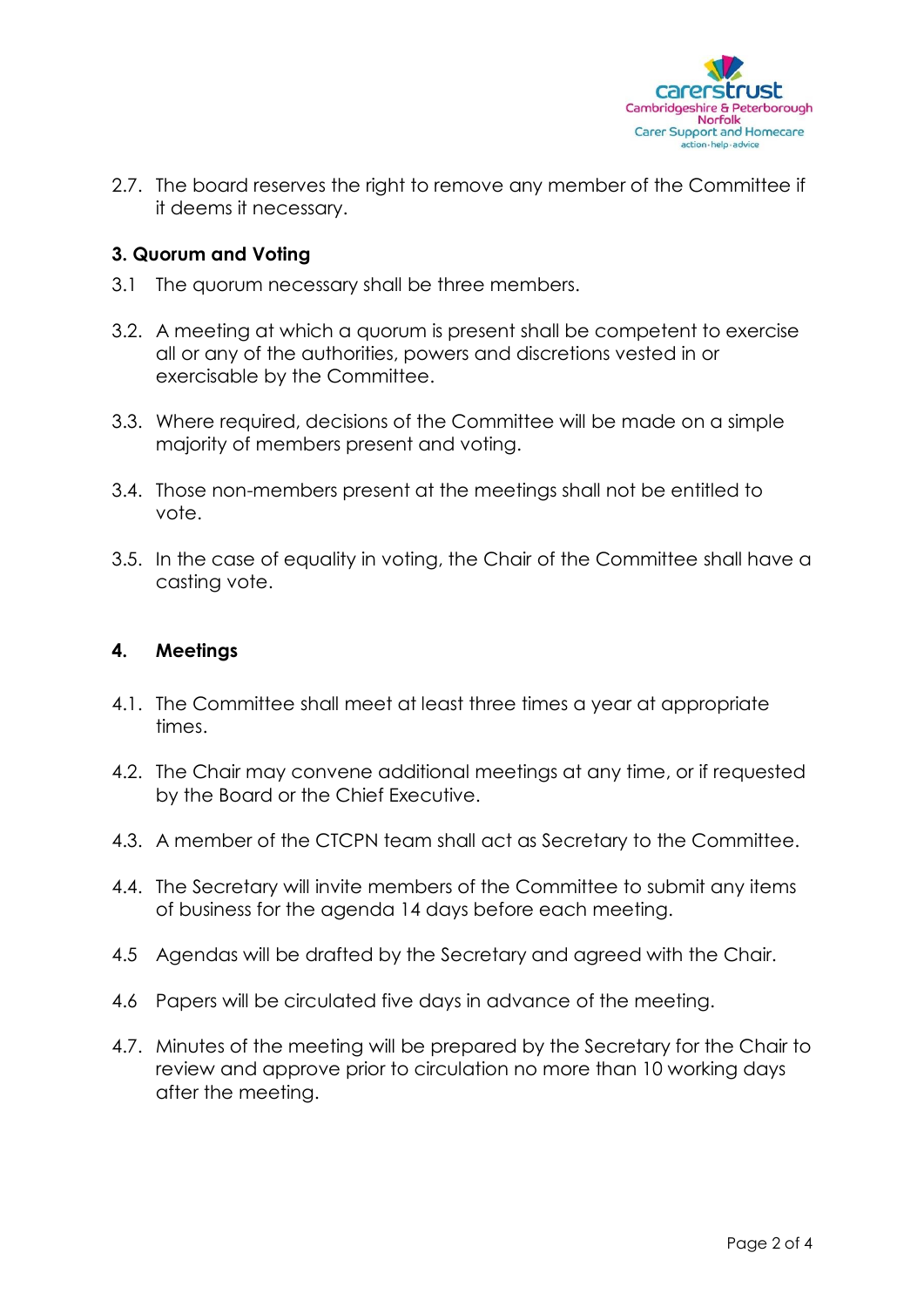

## **5. Authority**

- 5.1. The Committee is authorised by the Board to investigate any activity within its Terms of Reference. It is authorized to seek any information it requires from any employee in order to perform its duties and all employees shall be directed to cooperate with any request made by the Committee.
- 5.2. The Committee is authorized to ask officers to obtain independent, expert and professional advice if it considers this necessary, within the rules of the Delegation of Authority. The cost of which will be borne by CTCPN.

### **6. Terms of Reference**

6.1. The duties of the Committee are:

### **i. Operational performance and oversight**

- (a) Monitor and review performance against agreed service standards of our activities.
- (b) Support management to develop appropriate performance measurements for recommendation to the Board.
- (c) Review the performance of commissioned services at least on an annual basis.
- (d) Monitor and review customer satisfaction ensuring complaints are responded to appropriately and within our policy.
- (e) Monitor progress of Service related action plans

### **ii. Compliance**

- (a) Annual review of regulatory policies and internal procedures in relation to safeguarding, Ofsted, Environmental Health and Health and Safety to provide assurance to the board that we are compliant.
- (b) Review Safeguarding incidents, our compliance with regulations and reporting to ensure we are appropriately protecting those in our care and the reputation of the organisation making recommendations to improve our practice.
- (c) Ensure appropriate internal audit plans are in place with areas for improvement identified and implemented.
- (d) Support the management team in its preparation for regulatory inspections and review inspection outcomes agreeing priority areas for improvement.
- (e) Review of operational risks making recommendations for change.